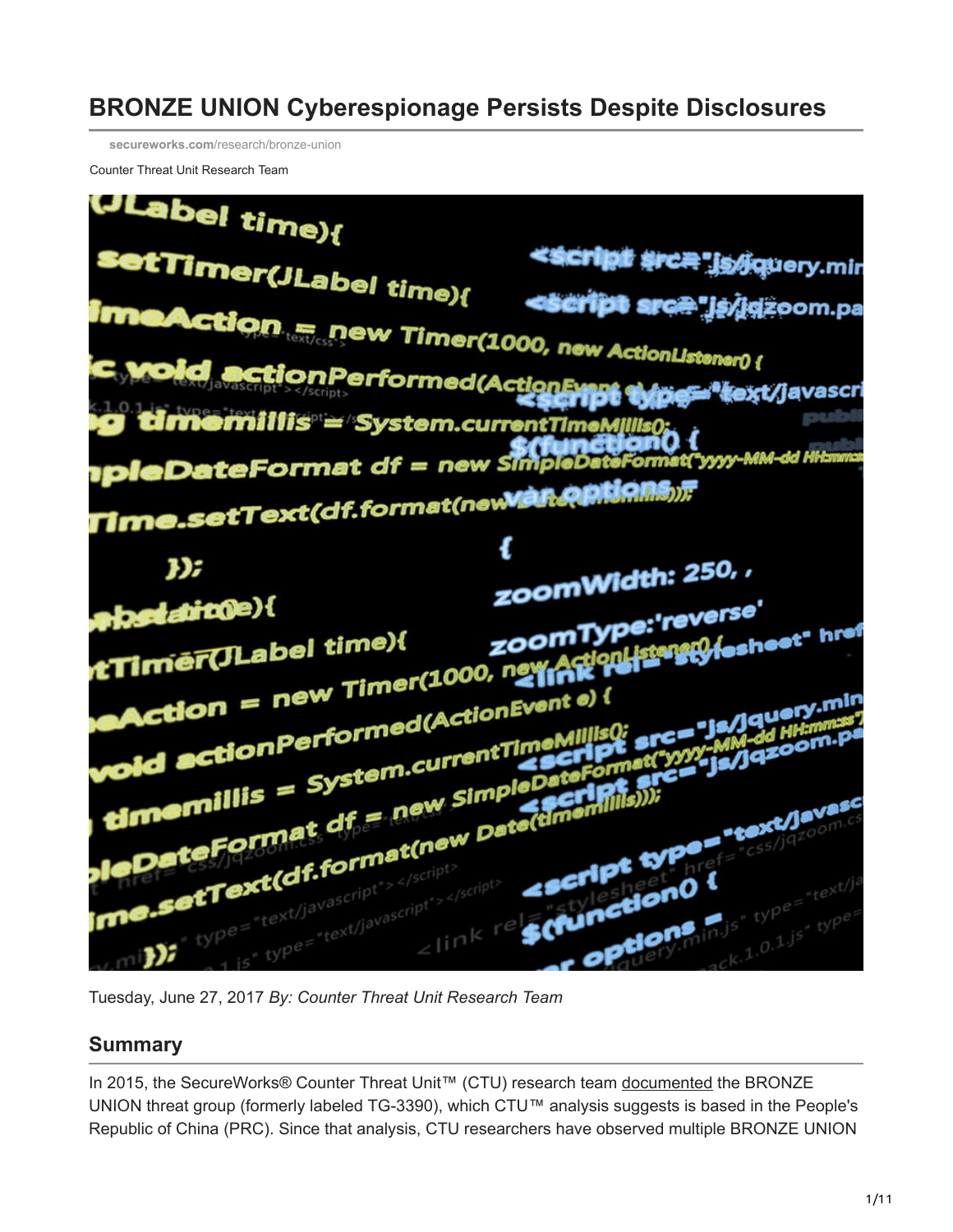threat campaigns that illustrate the evolution of the group's methods and espionage objectives. Despite multiple public disclosures of their activities, BRONZE UNION remains an active and formidable threat as of this publication.

CTU researchers divided the [threat intelligence](https://www.gartner.com/doc/2487216/definition-threat-intelligence) about this group into two sections: [strategic](#page-1-0) and [tactical](#page-2-0). Executives can use the strategic assessment of the ongoing threat to determine how to reduce risk to their organization's mission and critical assets. Computer network defenders can use the tactical information gathered from incident response investigations and research to reduce the time and effort associated with responding to the threat group's activities.

## **Key points**

- CTU researchers assess it is highly likely that the BRONZE UNION threat group gathers defense, security, and political intelligence from organizations around the world. CTU researchers have observed it targeting organizations in the aerospace, government, defense, technology, energy, and manufacturing verticals.
- CTU researchers assess it is likely that the group is located in the People's Republic of China.
- BRONZE UNION has historically used strategic web compromises (SWCs) in its campaigns, CTU researchers have also observed it exploiting vulnerable Internet-facing services to gain access to targeted networks.
- <span id="page-1-0"></span>After accessing a network, the threat actors leverage a range of proprietary, publicly available, and native tools to search for and acquire desirable data.

## **Strategic threat intelligence**

Analysis of a threat group's targeting, origin, and competencies can determine which organizations could be at risk. This information can help organizations make strategic defensive decisions regarding this threat.

### **Intent**

Based on BRONZE UNION's targeting activity, CTU researchers assess it is highly likely that the group focuses on political and defense organization networks. In 2016, the threat actors conducted a strategic web compromise (SWC) on the website of an international industry organization that affected aerospace, academic, media, technology, government, and utilities organizations around the world. During a discrete period of activity, this SWC was used to specifically target Turkish government, banking, and academic networks. These focused attacks suggest a concerted effort to compromise strategically significant networks in Turkey, possibly due to Turkey's political, economic, and military relationships in Europe and the Middle East.

In addition, BRONZE UNION activity on multiple U.S.-based defense manufacturer networks included the threat actors seeking information associated with aerospace technologies, combat processes, and naval defense systems. Third-party [analysis](http://www.css.ethz.ch/en/services/digital-library/articles/article.html/6db76427-8c94-4fcd-8ac8-8cf75cfa3815) suggests that systemic issues in the PRC's defense technology industries could influence demand for this type of information because this type of data could potentially address innovation and supply deficits which exist within this industry sector in the PRC.

## **Attribution**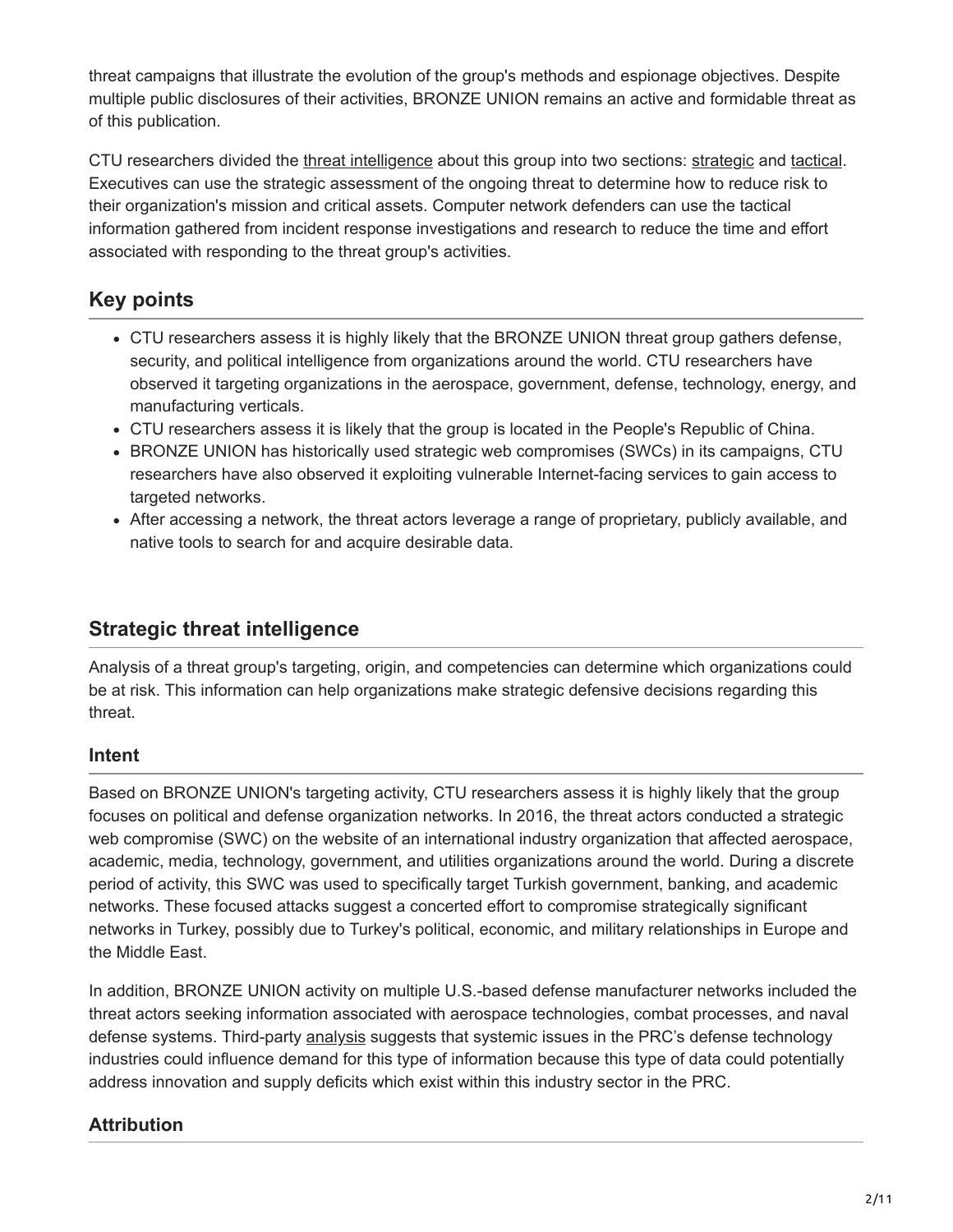In 2015, CTU researchers assessed that BRONZE UNION likely originates in the PRC based on factors such as targeting, operating hours, and tool selection. Observed activity since 2015 reinforces that association; for example:

- continued focus on information that would be of interest to individuals or groups living in a country that has a significant manufacturing base and a strategic interest in U.S. military capabilities
- use of web shells that have historically been leveraged by threat groups believed to be operating in the PRC
- connections between a subset of the group's operational infrastructure and PRC-based Internet service companies

## **Capability**

BRONZE UNION has consistently demonstrated the capability to conduct successful large-scale intrusions against high-profile networks and systems. CTU researchers identified evidence of the group exploiting vulnerabilities in Internet-facing service desk software to gain an initial foothold on desirable networks, while concurrently compromising systems of interest via SWCs. During the observed intrusions, the group rapidly collected account credentials, escalated privileges, and deployed multiple web shells presumably to extend its access across the compromised network.

<span id="page-2-0"></span>BRONZE UNION is disciplined and takes proactive steps to avoid detection. For example, at the end of 2016 CTU researchers observed the threat actors using native system functionality to disable logging processes and delete logs within a network. The group also manipulated native Windows features on compromised systems to access additional legitimate functionality. These behaviors indicate that the threat actors quickly gain a detailed understanding of the environments they compromise and use this understanding to conceal their activity from network defenders. Although CTU researchers have observed BRONZE UNION modifying its tools, likely in response to public reporting on its activities, there is no evidence that the group's capabilities have changed substantially or that its operations have been deterred.

## **Tactical threat intelligence**

Investigating BRONZE UNION activity and evicting the threat actors from compromised networks have given CTU researchers unique insight into the group's tools and tactics.

### **Tools**

CTU researchers observed BRONZE UNION using the following tools in intrusions since the 2015 analysis, but clients should assume that the threat group still has access to the previously reported tools.

OwaAuth — This web shell and credential stealer deployed to Microsoft Exchange servers is installed as an ISAPI filter. Captured credentials are DES-encrypted using the password "12345678" (see Figure 1), and are written to a text file (log.txt) in the system's root directory.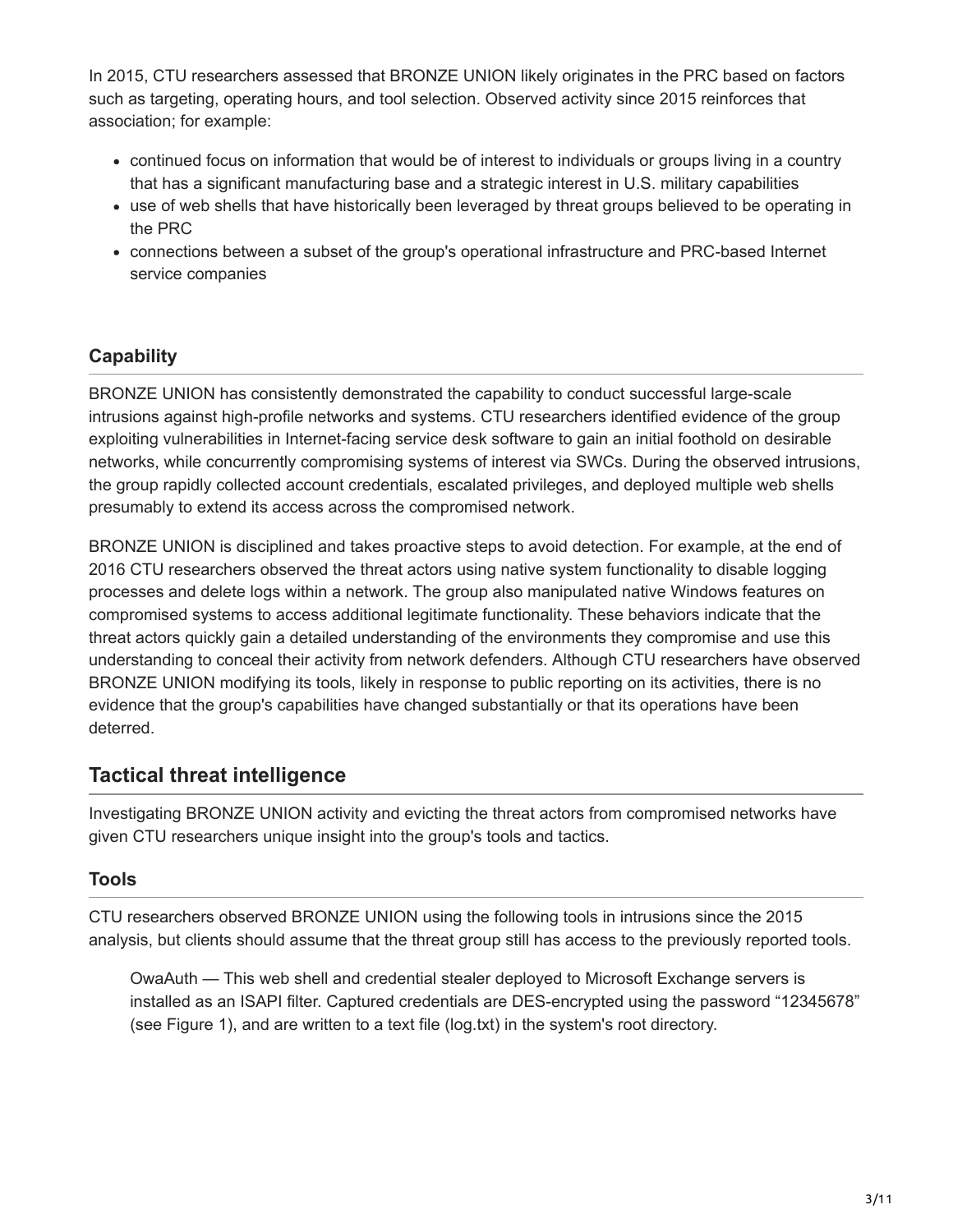```
' Microsoft. Exchange. Clients. OwaAuth
= Public Sub Init(Application As HttpApplication)
     Me.SP = "ExhhangeOwaauths"
     Me.Key = "12345678"
     Me. Log = "c: \log.txt"
     Me. application = Application
     Me. application. BeginRequest += New EventHandler(Me.Application BeginRequest)
     Me._application.EndRequest += New EventHandler(Me.Application_EndRequest)
 End Sub
```
*Figure 1. Configuration file from OwaAuth.dll. (Source: SecureWorks)*

- China Chopper web shell This web-based executable script communicates with a full-featured user interface to allow threat actors to transfer and create files, open a command terminal, and interact with database servers.
- Rcmd This lateral movement tool facilitates the execution of commands on systems across the target environment.
- Wrapikatz This tool wraps Mimikatz code in a custom loader to evade antivirus detection, and changes the command-line usage to evade process-telemetry detection and make the tool easier to use. This tool is not exclusive to BRONZE UNION. CTU researchers have observed various threat groups leveraging Wrapikatz binaries with different usage options.
- Netview This [publicly available](https://github.com/mubix/netview) host-enumeration tool presents details about IP addresses, network shares, remote sessions, and logged-on users.
- Kekeo This [publicly available](https://github.com/gentilkiwi/kekeo) toolset manipulates the Kerberos authentication protocol. CTU researchers identified BRONZE UNION actors using a file named ms.exe that was likely a credential-abuse tool from the Kekeo toolset.

### **Tactics, techniques, and procedures**

Observations of BRONZE UNION activity during several network compromises gave CTU researchers insight into the tactics the group employs.

#### **Access vectors and command and control**

CTU researchers observed BRONZE UNION delivering malware to systems via SWCs and scan-andexploit techniques. The threat actors appear to be able to create and leverage multiple SWCs in parallel. They have also demonstrated the ability to create SWCs and malware-staging sites by leveraging websites linked to networks previously compromised by the group. Apparent overlap between existing compromises and new campaigns suggests that the group considers leveraging existing network compromises when planning infrastructure requirements. Figure 2 shows a BRONZE UNION infection chain leveraging an SWC.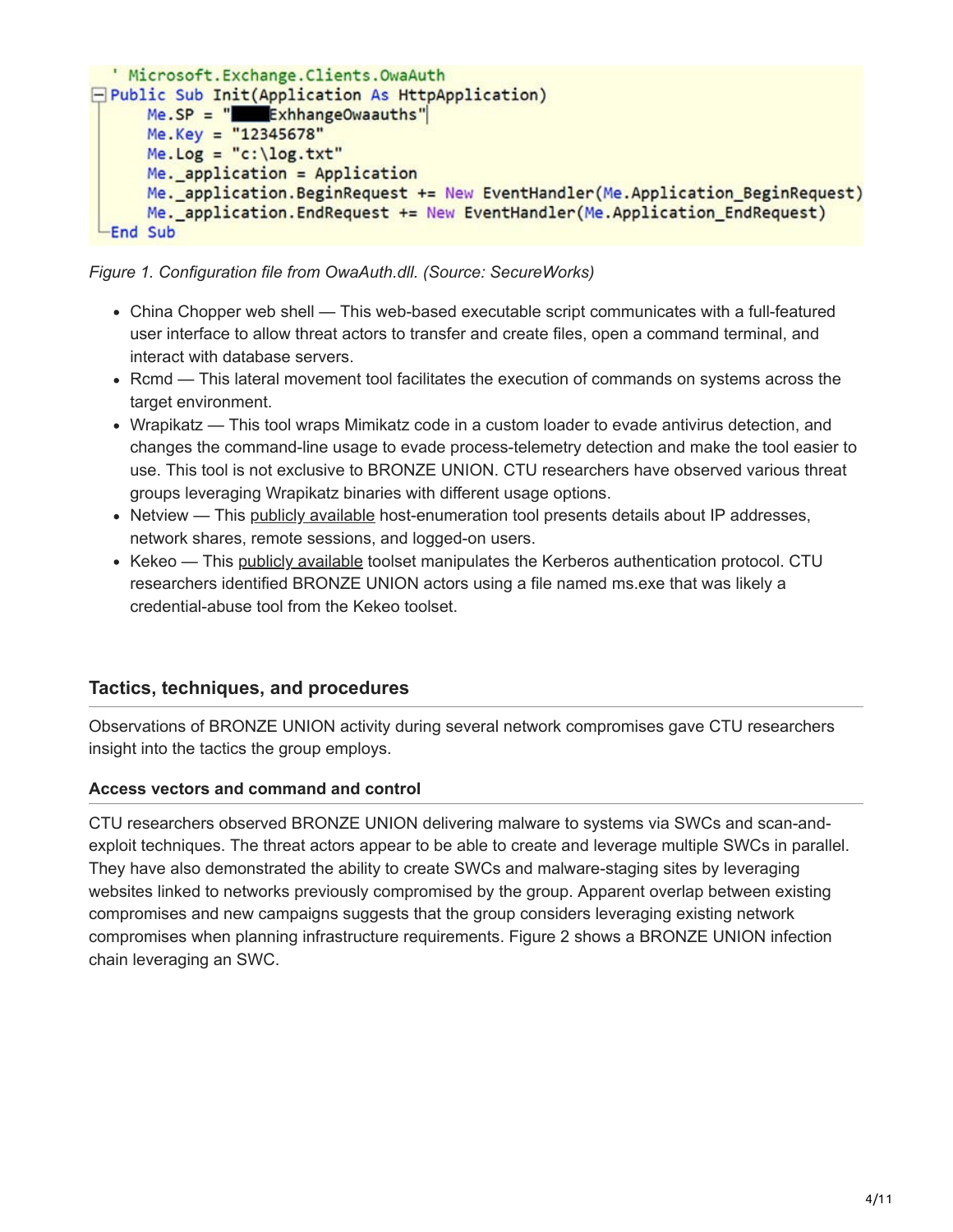

#### *Figure 2. Likely BRONZE UNION infection chain observed in 2016. (Source: SecureWorks)*

In multiple instances, CTU researchers observed artifacts from unsuccessful attempts to create a web shell on web-accessible JBOSS-based service desk software, followed by use of a functional shell to gain access to the environment. These events strongly suggest that the threat actors leveraged the web application as part of the initial compromise vector.

BRONZE UNION appears to use a combination of self-registered IP addresses and commercial VPN services in its command and control (C2) and operational infrastructure. The threat actors also integrate infrastructure they likely previously compromised for espionage purposes. For example, CTU researchers identified the group using IP addresses owned by several, presumably compromised, research organizations to interact with web shells in other target environments.

#### **Host enumeration and lateral movement**

After gaining an initial foothold in a compromised environment, the threat actors quickly identify and explore accessible systems. In one example, BRONZE UNION actors leveraged initial web shell access on Internet-facing systems to conduct internal reconnaissance, including domain enumeration and network state, via ipconfig, net use, net user, and net view commands. In a separate incident, CTU [researchers identified a file named s.txt, which is consistent with the output of the Netview host](https://github.com/mubix/netview)enumeration tool.

Knowledge of the compromised environment allows the threat actors to move laterally between systems. CTU researchers identified ten compromised hosts in one environment that contained artifacts associated with the Rcmd lateral-movement tool. Use of the tool leaves a small helper script (read.vbs) on the target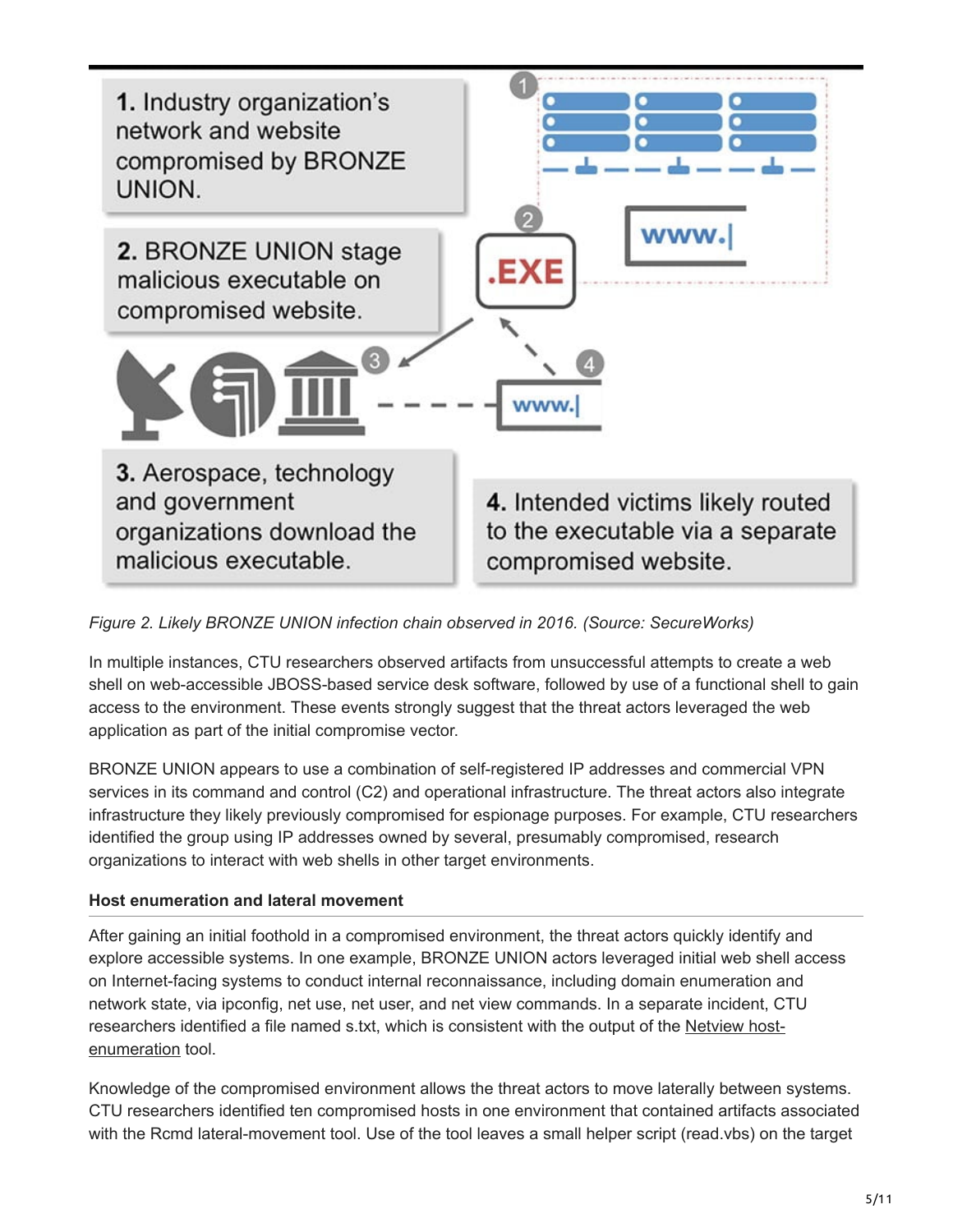system. This script relays commands and output between the controller and the system.

#### **Defensive evasion**

CTU researchers observed BRONZE UNION actors reconfiguring legitimate Windows features to establish PowerShell [remoting](https://docs.microsoft.com/en-us/powershell/module/microsoft.powershell.core/enable-psremoting?view=powershell-7.1) and [WinRM](https://blogs.msdn.microsoft.com/powershell/2015/10/27/compromising-yourself-with-winrms-allowunencrypted-true/) (see Figure 3). These remote management technologies allow a full range of configuration, data transfer, and remote execution capabilities over HTTP/HTTPS channels. Enabling these features gives the threat actor a remote control channel to persistently access the victim's environment without using malicious software that could be detected.

-  $\Phi$  "cmd" /c cd /d "C:\inetpub\wwwroot\"&ver&echo [S]&cd&echo [E] - ♦ "cmd" /c cd /d "C:\inetpub\wwwroot\"&powershell Set-ExecutionPolicy RemoteSigned&echo [S]&cd&echo [E] -  $\Phi$  "cmd" /c cd /d "C:\inetpub\wwwroot\"&powershell Get-ExecutionPolicy&echo [S]&cd&echo [E] - ✿ "cmd" /c cd /d "C:\inetpub\wwwroot\"&powershell Enable-WSManCredSSP =2013Role Server -force&echo [S]&cd&ec - « "cmd" /c cd /d "C:\inetpub\wwwroot\"&powershell winrm quickconfig -transport:https&echo [S]&cd&echo [E] — 登 "cmd" /c cd /d "C:\inetpub\wwwroot\"&powershell winrm set winrm/config/service/Auth @{Kerberos=003D"true"} ← © "cmd" /c cd /d "C:\inetpub\wwwroot\"&powershell winrm set winrm/config/service/auth @{Basic=003D"true"}&ec

#### *Figure 3. PowerShell commands. (Source: SecureWorks)*

Some payloads leveraged DLL side loading, a technique that involves running a legitimate, typically digitally signed, program that loads a malicious DLL. The DLL acts as a stub loader, which loads and executes shell code. BRONZE UNION previously used this technique to enable execution of PlugX and HttpBrowser tools in a way that is challenging for network defenders to detect.

In 2016, CTU researchers observed the group using native system functionality to disable logging processes and delete logs within a compromised environment. The threat actors used the appome command-line tool to unlock and disable the default logging component on the server (systsm.webServer/httplogging) and then delete existing logs from the system (see Figure 4).

"cmd" /c cd /d "C:\inetpub\wwwroot\"&ver&echo [S]&cd&echo "cmd" /c cd /d "C:\inetpub\wwwroot\"&c:\windows\system32\inetsrv\appcmd unlock config -section:system.webServer/httplogging&echo [S]&cd&echo "cmd" /c cd /d "C:\inetpub\wwwroot\"&c:\windows\system32\inetsrv\appcmd set config "Default Web Site/" /section:httplogging /dontLog:true&echo [S]&cd&echo "cmd" /c cd /d "C:\inetpub\wwwroot\"&del C:\inetpub\logs\LogFiles\W3SVC1\\*.log /q&echo [S]&cd&echo

*Figure 4. Threat actor using appcmd to delete logs and disable logging. (Source: SecureWorks)*

#### **Credential access**

BRONZE UNION uses various tools for credential theft. In one incident, the threat actor used the Wrapikatz tool (w.exe) with a usage statement that retrieves various passwords and Windows credentials from memory and compiles them in w.txt:

c:\programdata\w.exe –w –l –c>>c:\programdata\w.txt

In a separate incident, the threat actor used access provided by extensive web shell deployment to harvest account credentials:

2016-10-03T09:27:47 dir 2016-10-03T09:28:11 w64.log >ppp.log 2016-10-03T09:30:10 PowerShell.exe -ExecutionPolicy Bypass -File getpwd.ps1 >iistail.log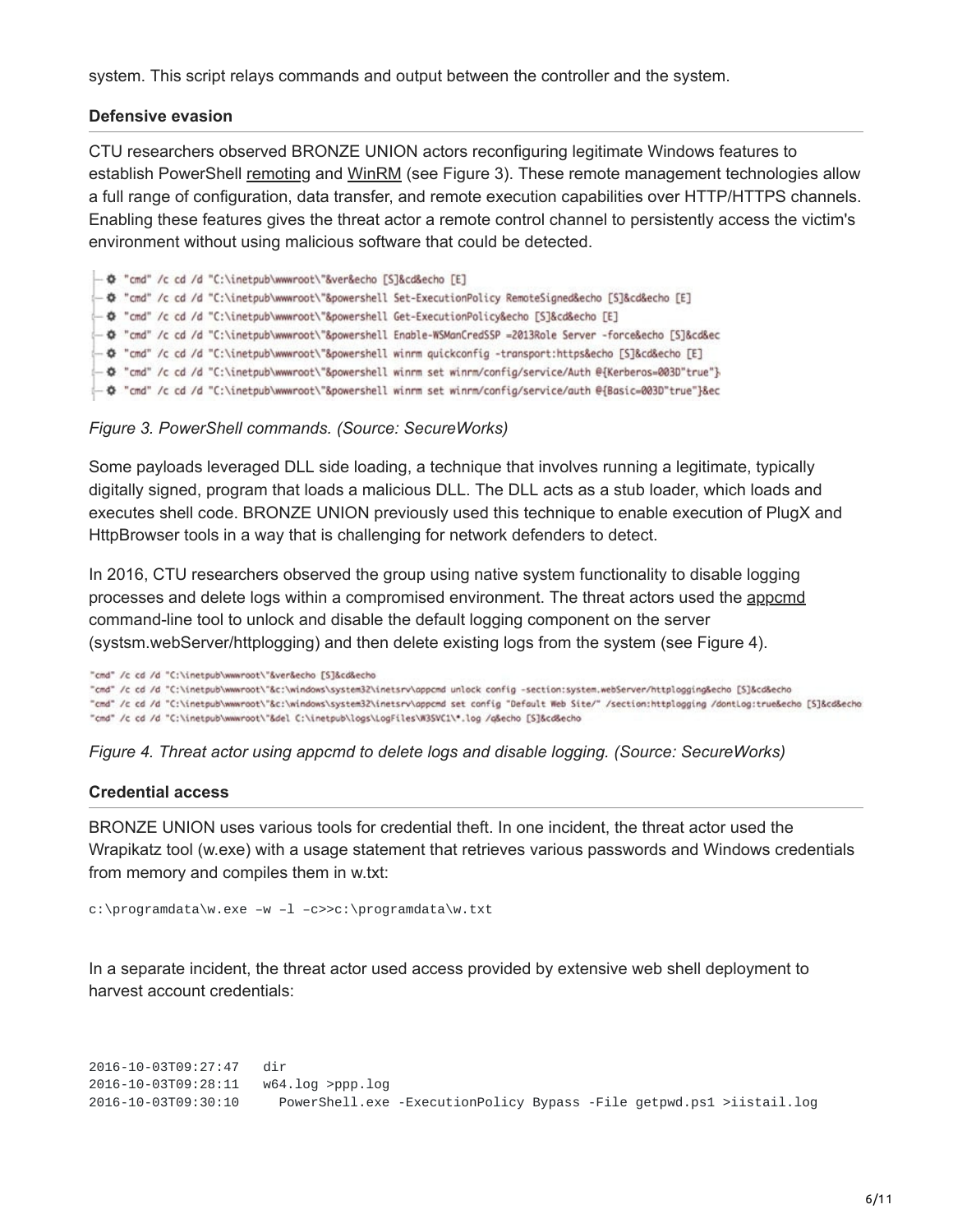[In another example, BRONZE UNION leveraged the Kekeo credential abuse tool to exploit CVE-2014-](https://nvd.nist.gov/vuln/detail/CVE-2014-6324) 6324, a vulnerability in Microsoft's implementation of the Kerberos network authentication protocol. Exploitation of this vulnerability allows an attacker to escalate privileges on the affected system.

#### **Exfiltration**

BRONZE UNION has also leveraged various web shells to collect and stage data for exfiltration. In one instance, the threat actor gained remote access to a high-value system in a compromised network, ran guser.exe to identify existing RDP sessions on the device, immediately ran a command to compile a RAR archive that specified file types the threat actor did not want, and used a password to encrypt the archive:

YYYY-MM-DD hh:mm:ss quser YYYY-MM-DD hh:mm:ss C:\windows\temp\svchost.exe a -m5 -v2000m -hp{password} -inul -r " {destination\_file.rar}" "{multiple user directories linked to the victim's projects}" -x\*.exe  $x^*$ .msi -x\*.cab -x\*.inc -x\*.dll -x\*.db -x\*.mdb -x\*.htm -x\*.html -x\*.css -x\*.jar -x\*.js -x\*.tmp x\*.bak -x\*.dat -x\*.log -x\*.xml -x\*.dmp -x\*.dbf -x\*.avi -x\*.mp3 -x\*.mp4 -x\*.mpg -x\*.mpeg -x\*.asp x\*.aspx -x\*.gif -x\*.jpg -x\*.mpp -x\*.pst

The threat actors typically rename the encrypted RAR archives. In the following example, archives for exfiltration were renamed as .tmp files:

```
move \\{FILE PATH}\c$\programdata\AT.part01.rar \\{FILE PATH}\c$\programdata\at01.tmp
```
The TMP files were then staged for exfiltration on Internet-facing servers that had previously been compromised with the China Chopper web shell. From those servers the threat actor could use a web shell to retrieve the encrypted archives:

```
copy \\{FILE PATH}\c$\programdata\*.tmp \\{FILE PATH}\ServiceDesk\custom\style
```
After exfiltrating the files, the threat actor used web shell access on the staging server to delete the staged RAR archives and detach their network shares, likely to avoid detection. Figure 5 shows the commands used to perform these activities on a RAR archive renamed with a \*.jpg extension.

| NewServiceDesk | 2016-09-29T15:10:45                         | net use * /d /y                    |
|----------------|---------------------------------------------|------------------------------------|
| NewServiceDesk | 2016-09-29T15:10:44                         | dir                                |
| NewServiceDesk | 2016-09-29T15:10:42                         | $del * .jpq"$                      |
| NewServiceDesk | 2016-09-29T15:10:42                         | dir                                |
| NewServiceDesk | 2016-09-29T15:10:41                         | cd /d "E:\ManageEngine\ServiceDesk |
|                | \server\default\deploy\common-libraries.war |                                    |

*Figure 5. BRONZE UNION commands. (Source: SecureWorks)*

#### **Reentry attempt**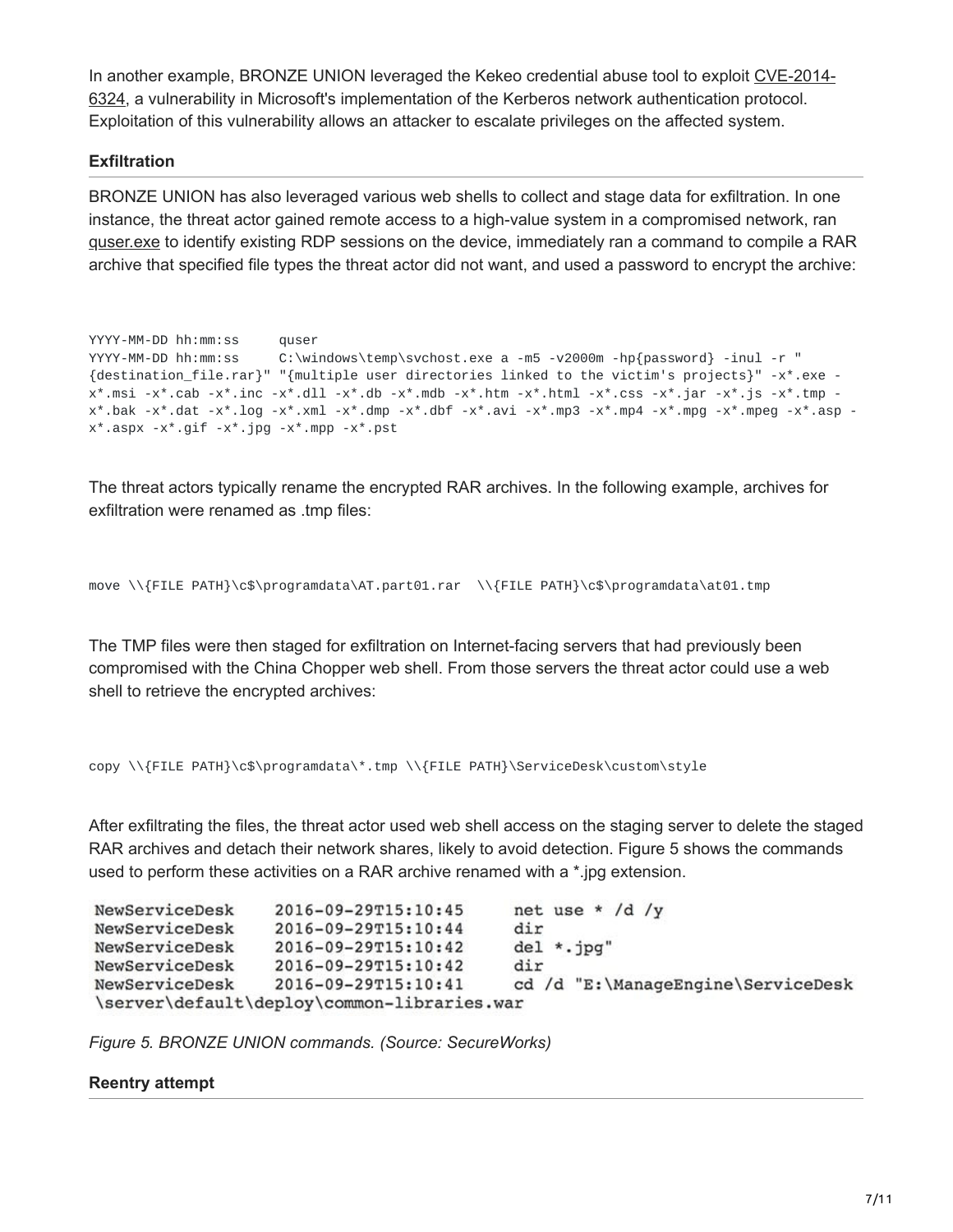After BRONZE UNION was evicted from a compromised environment, which involved blocking the group's known infrastructure, CTU researchers observed the group attempting to reconnect to its OWA web shells and a backup web shell it had deployed during the intrusion. The threat actor also attempted to use OWA account credentials likely acquired during an earlier phase of the intrusion. BRONZE UNION appeared to leverage other compromised infrastructure, presumably to make reentry attempts seem legitimate. This attempt illustrates the importance of thorough planning when conducting an eviction and the need for continuous vigilance for evidence of reentry.

## **Conclusion**

As of this publication, BRONZE UNION remains a formidable threat group that targets intellectual property and executes its operations at a swift pace. Its activities indicate a preference for leveraging SWCs and scan-and-exploit techniques to compromise target systems. To mitigate these threats, CTU researchers recommend that clients conduct regular internal vulnerability scanning, patching, and upgrading of priority systems, particularly Internet-facing systems and users' devices. [Advanced endpoint threat detection](https://www.secureworks.com/capabilities/managed-security/endpoint-security/endpoint-threat-detection) (AETD) can help detect activity associated with web shells and lateral movement, and network technologies that use sandboxing techniques to detonate binaries in network traffic can prevent malicious traffic from reaching internal systems. Early detection and response can minimize exposure and damage.

## **Threat indicators**

The threat indicators in Table 1 are associated with BRONZE UNION activity. Note that IP addresses can be reallocated. The IP addresses may contain malicious content, so consider the risks before opening them in a browser.

| Indicator       | <b>Type</b>   | Context                                                                                                                 |
|-----------------|---------------|-------------------------------------------------------------------------------------------------------------------------|
| 198.56.185.179  | IP<br>address | Used by<br><b>BRONZE</b><br>UNION to<br>connect to<br>China<br>Chopper web<br>shell                                     |
| 211.255.155.194 | IP<br>address | Likely<br>associated<br>with VPN<br>used by<br><b>BRONZE</b><br>UNION to<br>connect to<br>China<br>Chopper web<br>shell |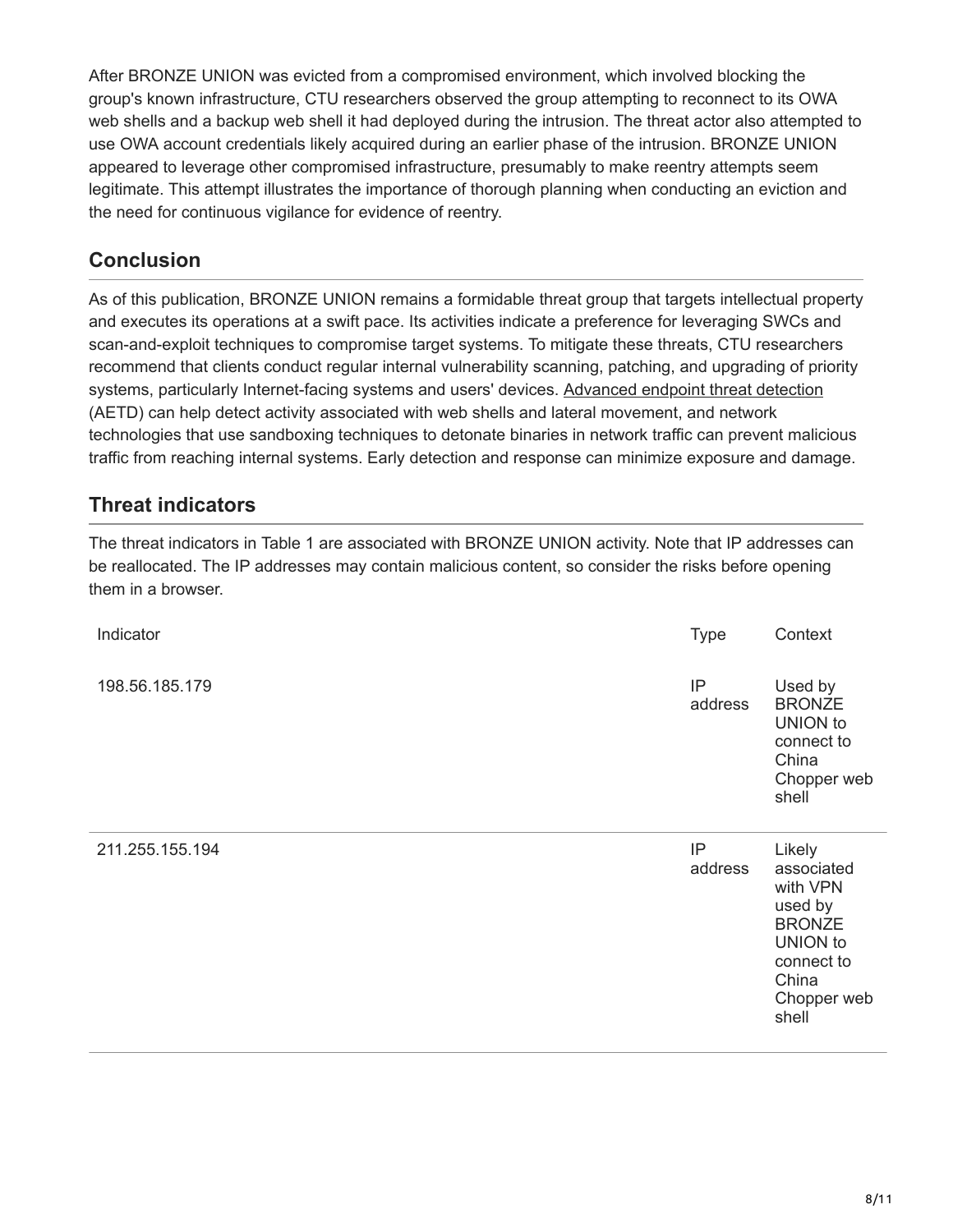| Indicator       | <b>Type</b>         | Context                                                                                                                        |
|-----------------|---------------------|--------------------------------------------------------------------------------------------------------------------------------|
| 211.255.155.199 | IP<br>address       | Likely<br>associated<br>with VPN<br>used by<br><b>BRONZE</b><br><b>UNION</b> to<br>connect to<br>China<br>Chopper web<br>shell |
| 211.255.155.202 | IP<br>address       | Likely<br>associated<br>with VPN<br>used by<br><b>BRONZE</b><br><b>UNION</b> to<br>connect to<br>China<br>Chopper web<br>shell |
| 211.255.155.204 | IP<br>address       | Likely<br>associated<br>with VPN<br>used by<br><b>BRONZE</b><br><b>UNION</b> to<br>connect to<br>China<br>Chopper web<br>shell |
| 211.255.155.215 | $\sf IP$<br>address | Likely<br>associated<br>with VPN<br>used by<br><b>BRONZE</b><br><b>UNION</b> to<br>connect to<br>China<br>Chopper web<br>shell |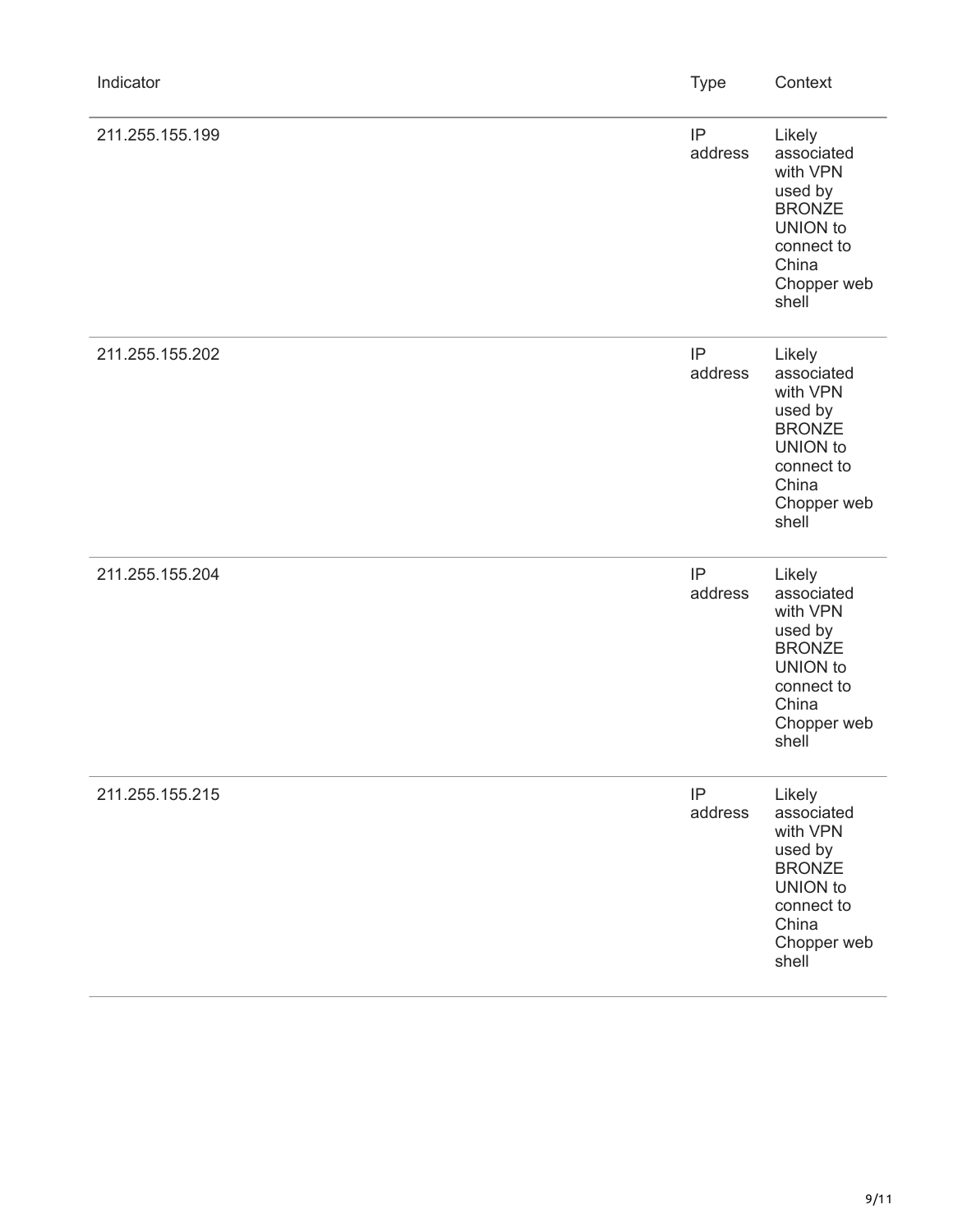| Indicator       | <b>Type</b>   | Context                                                                                                                        |
|-----------------|---------------|--------------------------------------------------------------------------------------------------------------------------------|
| 211.255.155.218 | IP<br>address | Likely<br>associated<br>with VPN<br>used by<br><b>BRONZE</b><br><b>UNION</b> to<br>connect to<br>China<br>Chopper web<br>shell |
| 211.255.155.219 | IP<br>address | Likely<br>associated<br>with VPN<br>used by<br><b>BRONZE</b><br>UNION to<br>connect to<br>China<br>Chopper web<br>shell        |
| 211.255.155.224 | IP<br>address | Likely<br>associated<br>with VPN<br>used by<br><b>BRONZE</b><br><b>UNION</b> to<br>connect to<br>China<br>Chopper web<br>shell |
| 104.130.244.126 | IP<br>address | Used by<br><b>BRONZE</b><br>UNION to<br>connect to<br>web shells                                                               |
| 96.90.63.57     | IP<br>address | Used by<br><b>BRONZE</b><br>UNION to<br>connect to<br>web shells                                                               |
| 117.136.63.145  | IP<br>address | Used by<br><b>BRONZE</b><br><b>UNION</b> to<br>connect to<br>web shells                                                        |